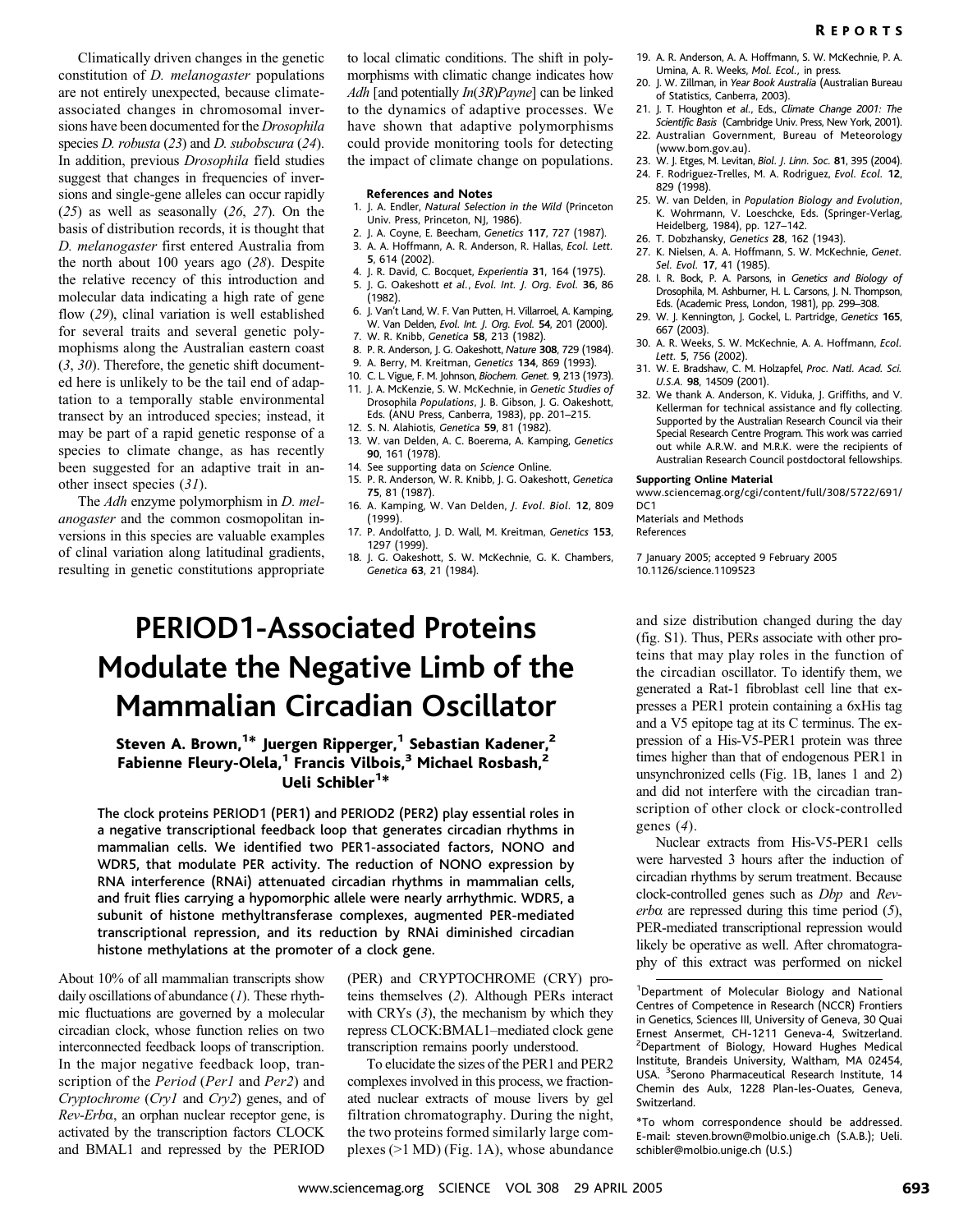## R EPORTS

chelate resin, superose 6, and V5 antibody– Sepharose (fig. S2A), the eluted proteins were size-fractionated by gel electrophoresis and stained with colloidal Coomassie blue (Fig. 1B, lane 3). Individual bands were excised, and the peptides they contained were identified by tandem mass spectrometry. In addition to peptides from CRY1 and CRY2, which are already known to be PER1-interacting proteins (3), peptides from two other factors, NONO and WDR5, were identified. NONO has been characterized previously as an RNA- and DNA-binding protein that could be involved in splicing, transcriptional repression, and RNA export (6); and its Drosophila homolog, NonA, has been implicated in visual acuity and

courtship behavior (7). WDR5 is a member of a histone methyltransferase complex (8) and has been implicated in cell differentiation processes (9). RNA and proteins for both factors are expressed at constant levels throughout the day in a variety of tissues, including the suprachiasmatic nucleus, which is the site of the central circadian clock in the mammalian hypothalamus (fig. S3). However, the apparent sizes of the NONO protein complexes in liver nuclei varied during the day, and a size difference of these complexes was also observed between wild-type mice and mice lacking functional PER proteins (Fig. 1C).

To verify the association of WDR5 and NONO with PER1, gel filtration chromatography was performed on cellular extracts. A portion of the NONO protein coeluted with PER1, and complete immunodepletion of His-V5-PER1 before fractionation resulted in a decrease in apparent size for some NONO proteins (fig. S2B, fractions 56 to 58). Because the majority of the WDR5 protein was present in complexes of sizes close to those that contain PER1, and because we estimate WDR5 to be 10 times more abundant than PER1 in the cell, it was impossible to estimate the fraction of WDR5 that co-migrates with PER1 by using this assay (4). Nevertheless, epitope-tagged PER1 or PER2 coimmunoprecipitated with WDR5 and NONO (Fig. 1D), and both WDR5 and NONO were immunologically de-



Fig. 1. (A) Crude nuclear extract from ZT18 (time measured from lights-on in a 12-hour light-dark cycle) was fractionated by gel filtration chromatography (Biogel A1.5m, Bio-Rad, Hercules, CA), and fractions were analyzed by Western blot probed with anti-PER1 and anti-PER2. x axis, fraction number (smaller numbers are larger complexes); y axis, signal intensity in arbitrary units. The elution peak of thyroglobulin (660 kD) is shown for reference (see also fig. S1). (B) Lanes 1 and 2 show whole-cell extracts from RAT1 cells and His-V5-PER1 cells that were analyzed on a Western blot probed with anti-PER1. Lane 3 shows colloidal Coomassiestained gel of purified material; peptides identified by mass spectrometry

are shown at right. (C) Nuclear extract from wild-type mice killed at ZT6 (top) or ZT18 (middle), or from Per1<sup>-/-</sup>-Per2<sup>-/-</sup> double-knockout mice (bottom) was purified by nickel-nitriloacetic acid (NiNTA) chromatography and then analyzed on a Western blot probed with anti-NONO. (D) Extracts from serum-treated RAT1 cells, V5-His-PER1 cells, or V5-His-PER2 cells were purified by NiNTA chromatography and then analyzed by Western blot with anti-WDR5 (top) or with anti-NONO (bottom). (Left) One-fiftieth of the crude extract used; (right) purified.

purified

load



Fig. 2. (A) 3T3 cells were transfected with NONO-luciferase fusions, as well as the pSUPER empty vector or the NONO-specific siRNA hairpin expression vectors pSUPER-NONO-siRNA6 or pSUPER-NONO-siRNA7. NONO-luciferase levels were measured by luminometry of whole-cell extracts. (B) 3T3 cells were transfected with NONO-luciferase fusions, as well as with the pSUPER blank siRNA hairpin expression vector or the NONO-specific hairpin vectors pSUPER-NONO-siRNA6 or pSUPER-NONO-siRNA7. After synchronization of circadian rhythms with dexamethasone, BMAL11-luciferase (top) and DBP-luciferase (bottom)



expression levels were measured by continuous live-cell luminometry. (C) Cells cotransfected with pSUPER or pSUPER-NONO-siRNA6 and the pCS2 YFP-Venus expression vector were treated with dexamethasone and then FACS-sorted for the presence of YFP 12 or 24 hours later. RNA from YFP-positive cells was analyzed by real-time quantitative polymerase chain reaction (PCR) by using indicated probes and normalized as described in (20). In addition, NONO protein in sorted whole-cell extract from duplicate plates was measured by Western blot (inset). GAPDH, glyceraldehyde phosphate dehydrogenase; ctrl, control.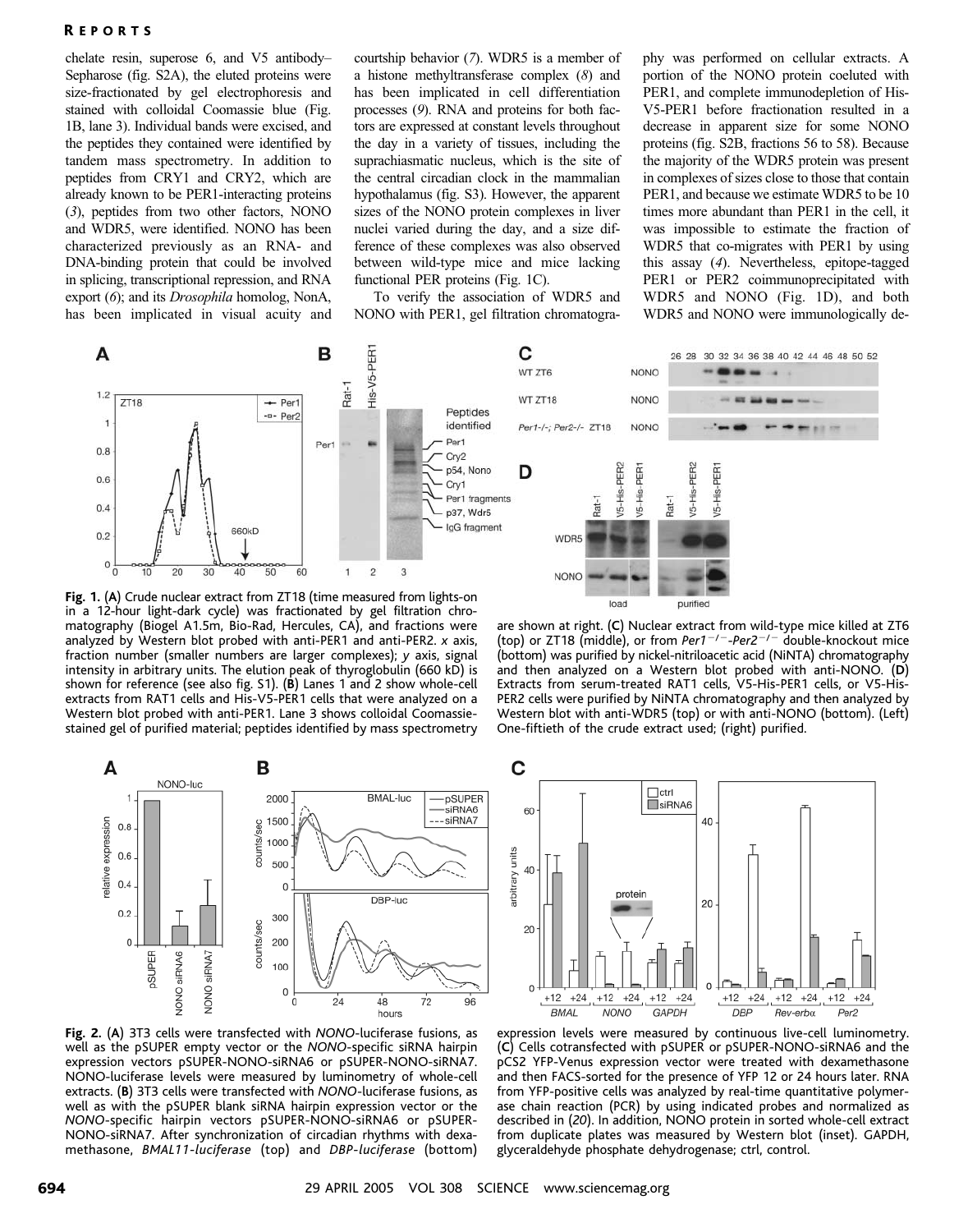tectable after chromatography as per the initial purification (fig. S2C).

To determine whether WDR5 and NONO control circadian gene expression, RNA interference (RNAi) experiments were conducted to reduce target protein levels. For NONO, 12 short RNAi hairpin sequences (10) were screened for their ability to reduce luciferase expression in mouse 3T3 fibroblasts that were transiently transfected with a plasmid that expresses a luciferase-NONO hybrid transcript. Two of these hairpins, which elicited 4- or 10 fold reductions in luciferase levels (Fig. 2A), were expressed in 3T3 cells with the circadian reporter plasmids pBmal1-luc or pDbp-luc that express luciferase in opposite circadian phases. The circadian rhythms of transfected cells were synchronized (11), and circadian cycles of Bmal-luc and Dbp-luc expression were measured by real-time luminometry  $(12)$ . The RNAi hairpin vector that reduced NONO-luc transcription fourfold shortened the circadian period of transcription by approximately 2 hours.

The other hairpin, which reduced NONO-luc transcription 10-fold, attenuated circadian transcription of both reporter genes by at least 20 times and increased the expression of the *Bmall*luc fusion construct (Fig. 2B).

To measure the effect of NONO depletion on endogenous gene expression, 3T3 cells were cotransfected with a NONO–small interfering RNA (siRNA) vector and a yellow fluorescent protein (YFP) vector, synchronized, and then sorted with a fluorescence-activated cell sorter (FACS) to purify YFP-expressing cells at two different times of day. Endogenous NONO transcript and protein levels were reduced in these cells. **Bmal1** transcript levels exhibited no temporal variation and were constantly high. However, transcript levels of Rev-erba and Dbp were constantly low (Fig. 2C), suggesting that the wild-type NONO protein does not aid in the repression of these genes but rather antagonizes it.

NonA, the Drosophila homolog of NONO, plays an important physiological role, because



Fig. 3. (A) Locomotor activities of male Canton S or nonAP14/P14 flies were analyzed by infrared beam-break studies in continuously dark (DD) conditions. Sample data from a single fly are shown at left, and data from 10 flies are plotted at right (fig. S3). (B) Identical experiment to (A) but measured in flies exposed to 12 hours of light and 12 hours of darkness per day (LD). (C) RNA from wild-type and mutant flies was prepared from four separate pools of 10 fly heads harvested at the indicated time of day, and the quantity of Tim RNA was determined by Taqman real-time PCR.

flies harboring a P element–mediated deletion of this gene are extremely sick (13). However, because flies homozygous for the strongly hypomorphic *nonA* allele *P14* are viable and fertile (7), we were able to examine whether NonA also plays a role in the generation of circadian rhythms in Drosophila. nonAP14/P14 flies were behaviorally nearly arrhythmic and hyperactive (Fig. 3A and fig. S4). In addition, the rhythmicity of mRNA from the clock gene timeless was greatly attenuated, indicating that the nonAP14 mutation interferes with the basic function of the circadian oscillator (Fig. 3C).

The WDR5 protein has been identified as a member of a histone methyltransferase complex (8). Consistent with this function, histone methyltransferase activity could be precipitated from His-V5-PER1 fibroblast extracts with antibodies to V5 (anti-V5), anti-PER2, and anti-WDR5. It could also be enriched from evening but not morning nuclear extracts of mouse livers with anti-PER2 (Fig. 4A). Because PER-regulated gene expression is low at night, it is likely that this methyltranferase activity has a repressive function. Such a repressive effect would be characteristic of histone H3 lysine 9 (H3K9) methylation, among other types (14). Nevertheless, WDR5 has been associated with a histone H3K4 methyltransferase containing a SET1 domain (8), which is mostly thought to be involved in the activation of transcription  $(15)$ . Hence, both histone modifications were examined at a PER1-regulated circadian promoter in the presence and absence of WDR5.

A lentivirally mediated system  $(16)$  was used to generate a cell line that represses endogenous Wdr5 RNA and protein levels about five times in a doxycycline-inducible fashion (fig. S5). Circadian cycling in these cells was synchronized (11), and chromatin was harvested from cells grown in the presence or absence of doxycycline at the time of maximum and minimum Rev-erba transcription. Methylation of histone H3K4 and histone H3K9 at the *Rev-erba* promoter was examined by chromatin immunoprecipitation (ChIP). In uninduced cells expressing normal levels of WDR5, circadian methylation was observed in phase with Rev-erba transcription at H3K4, and antiphase to it at H3K9. In doxycyclinetreated cells, however, both rhythms were nearly abolished (Fig. 4B). Down-regulation of WDR5 expression produced only moderate changes in clock gene expression. PERregulated genes such as Per2 and Rev-erba were somewhat derepressed initially, and mRNA accumulation was then phase-delayed by about 2 hours (Fig. 4B and fig. S6). Expression of other circadian transcripts such as Cry1 mRNA, Clock mRNA, and Bmal1 mRNA were unaffected (4). Similarly, when the same cells were analyzed with circadian luciferase reporter genes and real-time luminometry, the period length of cyclic gene ex-